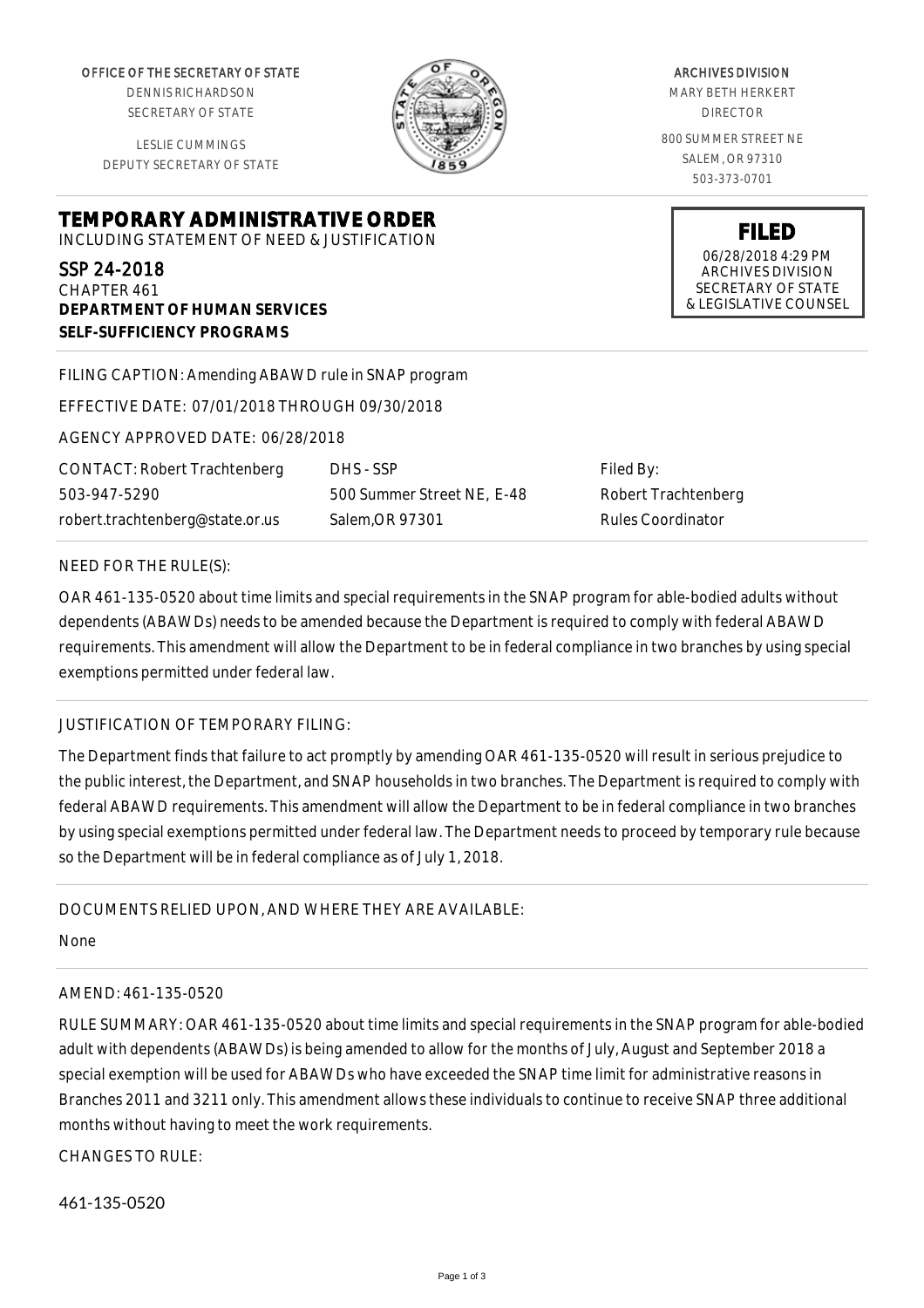Time Limit and Special Requirements for ABAWD; SNAP ¶

This rule establishes the time limit and special requirements for receipt of SNAP benefits for certain adults.¶ (1) Unless the context indicates otherwise, the following definitions apply to rules in OAR chapter 461:¶ (a) "Able-bodied adult without dependents (ABAWD)" means an individual 18 years of age or over, but under the age of 50, without dependents. For the purpose of this definition, "without dependents" means there is no child (see OAR 461-001-0000) under the age of 18 years in the filing group (see OAR 461-110-0310 and 461-110- 0370).¶

(b) "SNAP time-limit counties" means Oregon counties in which the limitation on eligibility (see OAR 461-001- 0000) for SNAP benefits for ABAWD in section 6(o)(2) of the Food and Nutrition Act of 2008 (7 U.S.C. 2015(o)(2)) applies. "SNAP time-limit counties" are Benton, Clackamas, Lane, Marion, Multnomah, Washington, and Yamhill counties.¶

(c) "SNAP time-limit exempt counties" means Oregon counties in which the limitation on eligibility for SNAP benefits contained in section 6(o)(2) of the Food and Nutrition Act of 2008 (7 U.S.C. 2015(o)(2)) does not apply per a waiver approved by the United States Department of Agriculture. "Exempt counties" are Baker, Clatsop, Columbia, Coos, Crook, Curry, Deschutes, Douglas, Gilliam, Grant, Harney, Hood River, Jackson, Jefferson, Josephine, Klamath, Lake, Lincoln, Linn, Malheur, Marrow, Polk, Sherman, Tillamook, Umatilla, Union, Wallowa, Wasco, and Wheeler counties.¶

(2) Except as provided otherwise in this rule, an ABAWD who resides in one of the SNAP time-limit counties (see section (1) of this rule) is ineligible to receive food benefits as a member of any household after the individual received food benefits for three countable months (see section (3) of this rule) during January 1, 2016 to December 31, 2018.¶

(3) "Countable months" means months within the 36-month period of January 1, 2016 to December 31, 2018 in which an individual as a member of any household receives SNAP benefits in Oregon or in any other state, unless at least one of the following applies:¶

(a) The individual resided for any part of the month in one of the SNAP time-limit exempt counties (see section (1) of this rule).¶

(b) Benefits were prorated for the month.¶

(c) The individual was exempt from the SNAP time limit for any part of the month under OAR 461-130-0310(3)(a) or (b) for any of the following reasons:¶

- (A) The individual resided in one of the SNAP time-limit exempt counties.¶
- (B) The individual was pregnant.¶
- (C) A child under the age of 18 years joined the filing group.¶
- (D) The individual met the criteria under OAR 461-130-0310(3)(a) or (b).¶

(d) The individual participated in one or more of the activities in paragraphs (A) to (D) of this subsection for 20 hours per week averaged over the month. For purposes of this rule, 20 hours per week averaged monthly means 80 hours per month. (Activities may be combined in one month to meet the 20 hours per week averaged monthly requirement.)¶

(A) Work for pay, in exchange for goods or services, or unpaid work as a volunteer.¶

(i) Work in exchange for goods and services includes bartering and in-kind work.¶

(ii) Unpaid or voluntary work hours must be verified by the employer.¶

(iii) For self-employed individuals, countable income after deducting the costs of producing income must average at least the federal minimum wage times 20 hours per week.¶

(B) Participate in a program under the Workforce Investment Act of 1998, Pub. L. No. 105-220, 112 Stat. 936 (1998).¶

(C) Participate in a program under section 236 of the Trade Act of 1974, Pub. L. 93-618, 88 Stat. 2023, (1975) (19 U.S.C. 2296).¶

(D) Comply with the employment and training requirements described in OAR 461-001-0020, 461-130-0305, and 461-130-0315. Work search activities must be combined with other work-related activities to equal 20 hours per